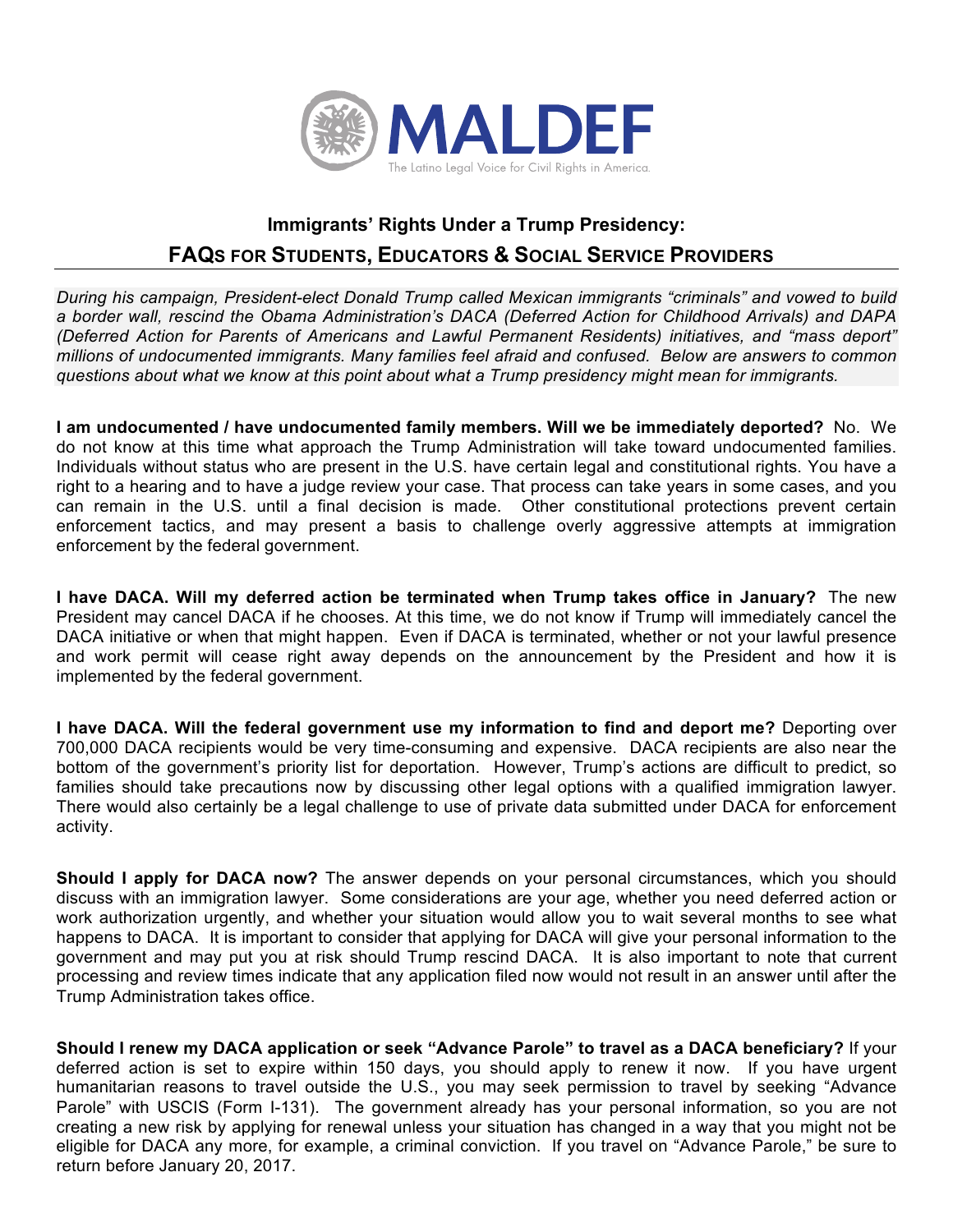**What will happen with DAPA / Expanded DACA (DACA 2014)?** Implementation of these initiatives has been halted by a lawsuit. MALDEF is vigorously defending these programs in court. However, the new President can rescind these initiatives if he chooses, effectively making that court process moot.

**I have a pending immigration petition. What will happen with my application?** For non-DACA applications pending with USCIS, there is no reason to believe that those applications will stop being normally processed according to current laws.

**How can I find out if I have other options to avoid deportation?** Seek assistance from a reputable immigration lawyer. Avoid *notario* scams. Visit immigrationlawhelp.org for more information about non-profit legal service organizations by state.

**I've been placed in removal proceedings. What can I do?** Talk to an immigration lawyer immediately to plan your next steps. You have the right to a hearing before any decision is made about whether you have to depart the country. You also have the right to an appeal.

**Can my citizenship be taken away if my parents are undocumented?** No. The U.S. Constitution grants citizenship to all people born in the U.S. regardless of their parents' immigration status. There is not enough support to amend the Constitution to remove birthright citizenship, and any attempt to amend the Constitution would take years and would likely apply only to those born after adoption of an amendment.

**Will in-state tuition / admission for undocumented college students end?** No. The laws that provide instate tuition/admission for students are passed by states and cannot be changed by the President.

**Should I worry about going to the hospital emergency room?** No. Under federal law, your personal information should be kept private by doctors and staff.

**Should I still report crime to the police?** Yes. Most police officers are only interested in investigating crime and won't be interested in your immigration status. If you are a crime victim, you may be eligible for a visa that would allow you to stay in the U.S. Talk to an immigration lawyer about the facts of your case.

**I plan to file an application for VAWA / U visa/ T visa. Should I wait?** No. There is no reason to delay filing for this relief. It is established in U.S. law and cannot be changed by the President acting alone.

**What can my family do to prepare for any interaction with ICE, for example, if my workplace is the target of an ICE raid?** The Immigrant Legal Resource Center has created Red Cards that provide information about how to assert your constitutional rights during a raid. Visit ilrc.org/red-cards for details.

**My family sends money to relatives in Mexico. Can the government confiscate that money?** No. Companies that transfer money among relatives from the U.S. to Mexico do not track their clients' immigration status. Even if companies could distinguish between legal and undocumented immigrants in their clientele, seizing funds based on national origin or immigration status would be unconstitutional and would be immediately challenged in court.

**I'm a Latino immigrant. Does half of the U.S. hate me?** No. A 2016 poll shows 79% of Americans favor providing a way for undocumented immigrants to become U.S. citizens or legal permanent residents.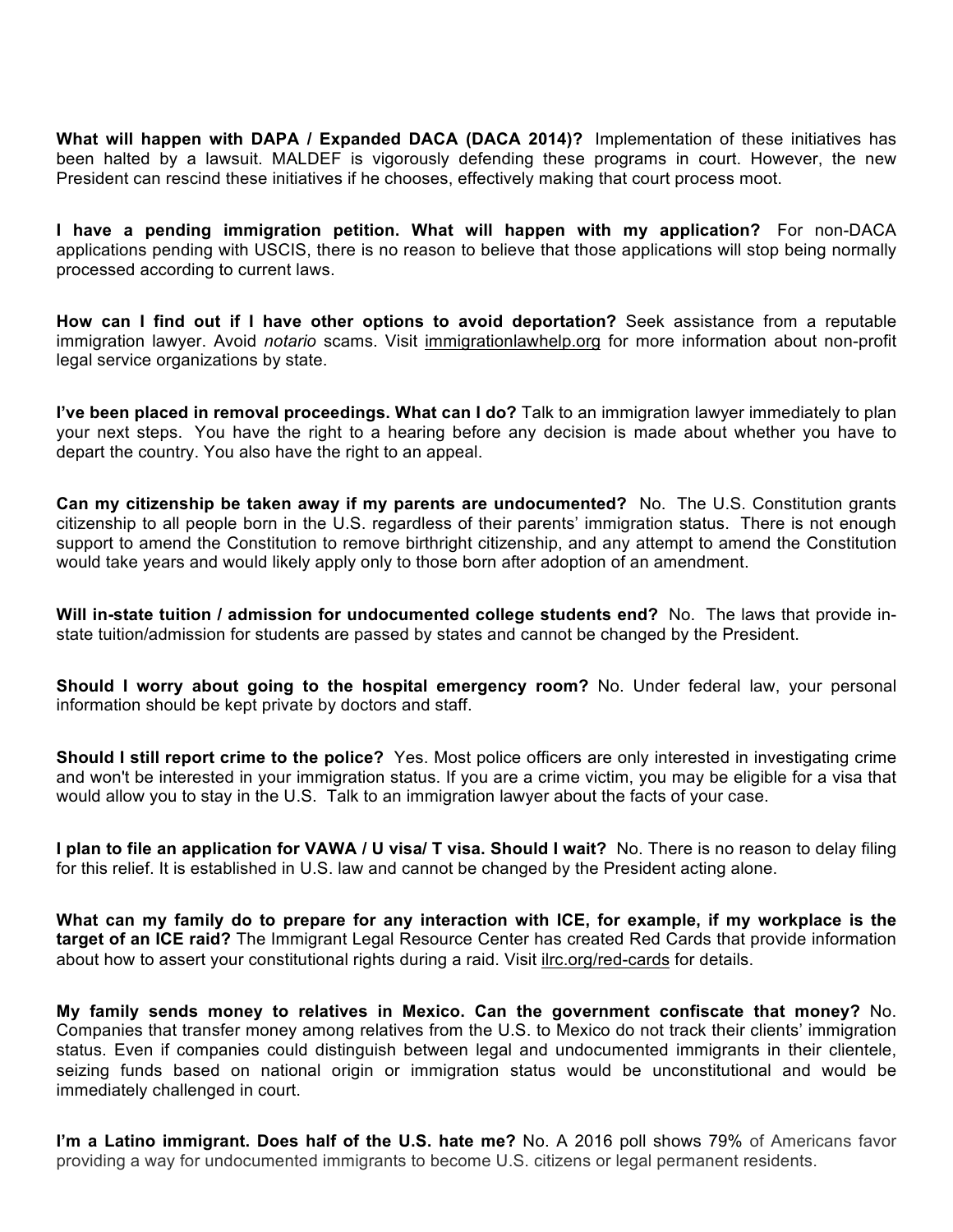

## **Derechos de Inmigrantes Bajo la Presidencia de Trump: PREGUNTAS MAS FRECUENTES PARA ESTUDIANTES, EDUCADORES & PROVEEDORES DE SERVICIOS SOCIALES**

*Durante su campaña, el Presidente-electo Donald Trump llamó a inmigrantes Mexicanos "criminales" y prometió construir un muro fronterizo, rescindir las iniciativas DACA (Acción Diferida para los Llegados en la Infancia) y DAPA (Acción Diferida para Padres de Ciudadanos Estadounidenses y Residentes Permanentes Legales) de la administración de Obama, y "deportar en masa" a millones de inmigrantes indocumentados. Muchas familias se sienten con miedo y confusión. A continuación hay respuestas a preguntas comunes sobre lo que sabemos hasta este punto sobre lo que puede significar la Presidencia Trump para los inmigrantes.* 

**Yo soy indocumentado(a) / tengo familiares indocumentado(a)s. ¿Vamos a ser deportados inmediatamente?** No. No sabemos en este momento que plan de acción la administración de Trump va a tomar hacia las familias indocumentadas. Individuos sin estatus legal que están presentes en los Estados Unidos tienen ciertos derechos legales y constitucionales. Usted tiene el derecho a una audiencia judicial y a que un juez revise su caso. Ese proceso puede tomar años en algunos casos, y usted puede permanecer en los Estados Unidos hasta que se haya tomado una decisión final. Otras protecciones constitucionales previenen ciertas tácticas de aplicación de la ley, y pueden presentar una base para desafiar tácticas demasiado agresivas de aplicación migratoria por el gobierno federal.

**Tengo DACA. ¿Mi acción diferida se va terminar cuando Trump tome posesión en Enero?** El nuevo Presidente puede cancelar DACA si lo desea. En este momento, no sabemos si Trump va a cancelar la iniciativa de DACA inmediatamente o cuando pueda ocurrir. Y aunque DACA se termine, si su presencia legal y permiso de trabajo van a terminar de inmediato, dependerá de un anuncio del Presidente y como lo implementará el gobierno federal.

**Yo tengo DACA. ¿El gobierno federal va a utilizar mi información para encontrarme y deportarme?** El poder deportar 700,000 beneficiarios de DACA tomará mucho tiempo y será costoso. Los beneficiarios de DACA también están al fondo en la lista de prioridad para deportación del gobierno. Sin embargo, las acciones de Trump son difíciles de pronosticar, así que las familias deben tomar precauciones hoy mismo y platicar sobre sus opciones legales con un abogado de inmigración calificado. También habría un reto legal al uso de datos entregados bajo DACA para aplicar esta medida.

**¿Debería aplicar a DACA ahora?** La respuesta depende de sus circunstancias, las cuales debe consultar con un abogado de inmigración. Algunas consideraciones son su edad, si va a necesitar acción diferida o autorización de trabajo urgentemente, y si su situación le permitiría esperar varios meses para ver lo que pasa con DACA. Es importante considerar que al aplicar para DACA, daría su información personal al gobierno y lo puede poner en riesgo en caso de que Trump rescinda DACA. También es importante notar que el proceso actual y tiempo de revisión indica que cualquier solicitud entregada ahora no va a tener respuesta hasta después de que la administración de Trump tome control.

**¿Debería renovar mi aplicación de DACA o pedir permiso de viaje ("Advance Parole") para viajar como beneficiario de DACA?** Si su acción diferida esta por vencerse dentro de 150 días, debe solicitar su renovación ahora. Si tiene razones humanitarias urgentes para viajar fuera de los Estados Unidos, puede pedir permiso para viajar al solicitar "Advance Parole" con USCIS (Forma I-131). El gobierno ya tiene su información personal, así que no está creando un nuevo riesgo al solicitar la renovación al menos que su situación haya cambiado de una manera en la que ya no califique para DACA, por ejemplo, el tener una condena criminal. Si viaja con "Advance Parole," asegúrese de regresar antes del 20 de enero del 2017.